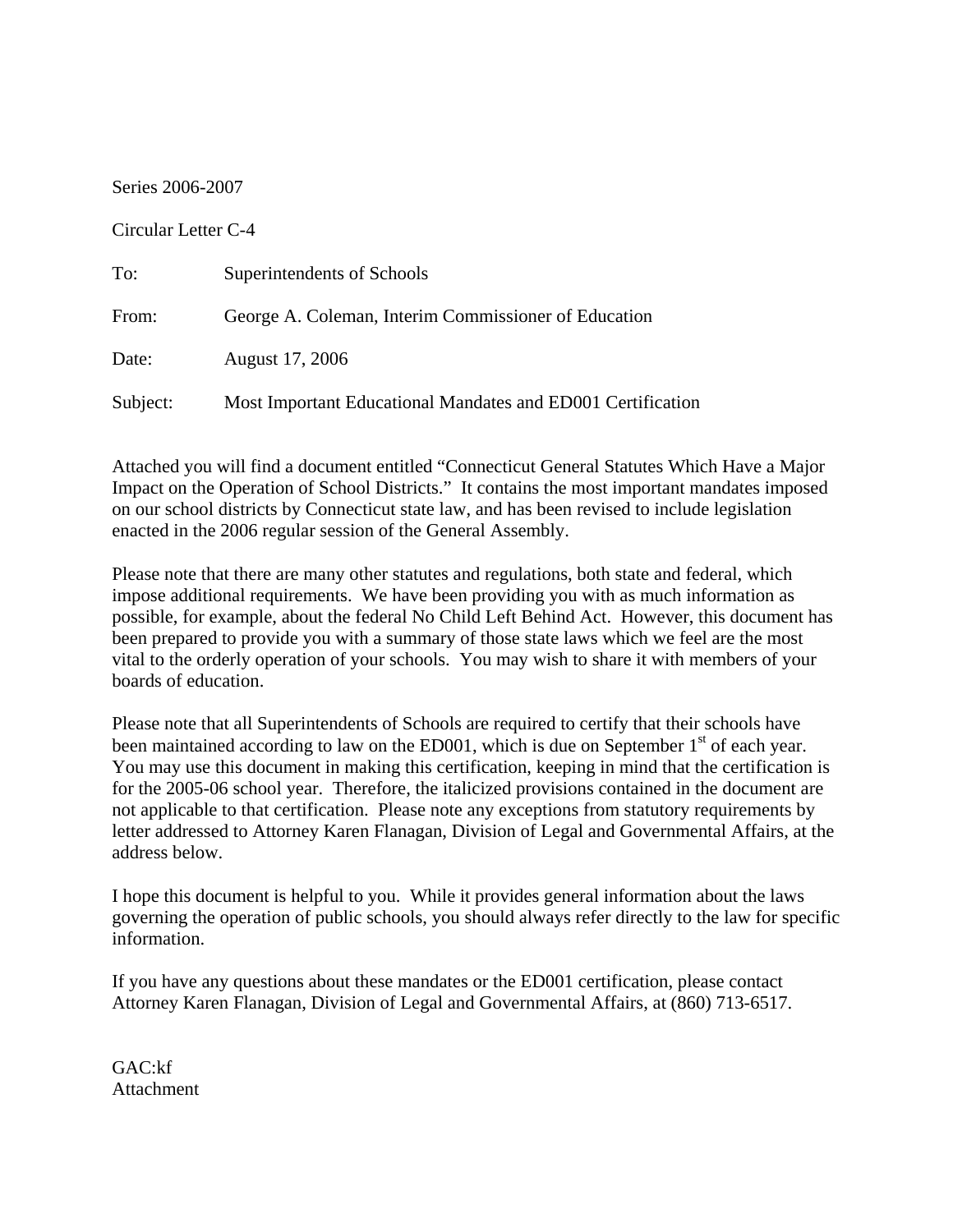## **CONNECTICUT GENERAL STATUTES WHICH HAVE A MAJOR IMPACT ON THE OPERATION OF SCHOOL DISTRICTS**

**Note:** Provisions which represent new requirements appear in italics.

## Section **10-220(a)** describes the **duties of boards of education**. It provides as follows:

 Each local or regional board of education shall maintain good public elementary and secondary schools, **implement the educational interests of the state** as defined in section 10-4a and provide such other educational activities as in its judgment will best serve the interests of the school district; provided any board of education may secure such opportunities in another school district in accordance with provisions of the general statutes and shall **give all the children of the school district as nearly equal advantages as may be practicable**; shall provide an appropriate learning environment for its students which includes (1) adequate instructional books, supplies, materials, equipment, staffing, facilities and technology, (2) equitable allocation of resources among its schools, (3) proper maintenance of facilities, and (4) a safe school setting; shall have charge of the schools of its respective school district; shall make a **continuing study of the need for school facilities** and of a **long-term school building program** and from time to time make recommendations based on such study to the town; shall adopt and implement an indoor air quality program that provides for ongoing maintenance and facility reviews necessary for the **maintenance and improvement of the indoor air quality** of its facilities; shall report biennially to the Commissioner of Education on the condition of its facilities and the action taken to implement its long-term school building program and indoor air quality program, which report the Commissioner of Education shall use to prepare a biennial report that said commissioner shall submit in accordance with section 11-4a to the joint standing committee of the General Assembly having cognizance of matters relating to education; shall advise the Commissioner of Education of the relationship between any individual school building project pursuant to chapter 173 and such long-term school building program; shall have the **care, maintenance and operation of buildings, lands, apparatus and other property** used for school purposes and at all times shall **insure all such buildings and all capital equipment** contained therein against loss in an amount not less than eighty per cent of replacement cost; shall determine the number, age and **qualifications of the pupils to be admitted** into each school; shall develop and implement a **written plan for minority staff recruitment** for purposes of subdivision (3) of section 10-4a; shall **employ and dismiss the teachers** of the schools of such district subject to the provisions of sections 10-151 and 10-158a; shall **designate the schools which shall be attended** by the various children within the school district; shall make provisions as will enable each child of school age, residing in the district to attend some public day school for the period required by law and **provide for the transportation** of children wherever transportation is reasonable and desirable, and for such purpose **may make contracts** covering periods of not more than five years; may place in an alternative school program or other suitable educational program a pupil enrolling in school who is nineteen years of age or older and cannot acquire a sufficient number of credits for graduation by age twenty-one; may arrange with the board of education of an adjacent town for the instruction therein of such children as can attend school in such adjacent town more conveniently; shall cause each child five years of age and over and under eighteen years of age who is not a high school graduate and is living in the school district to attend school in accordance with the provisions of section 10-184, and shall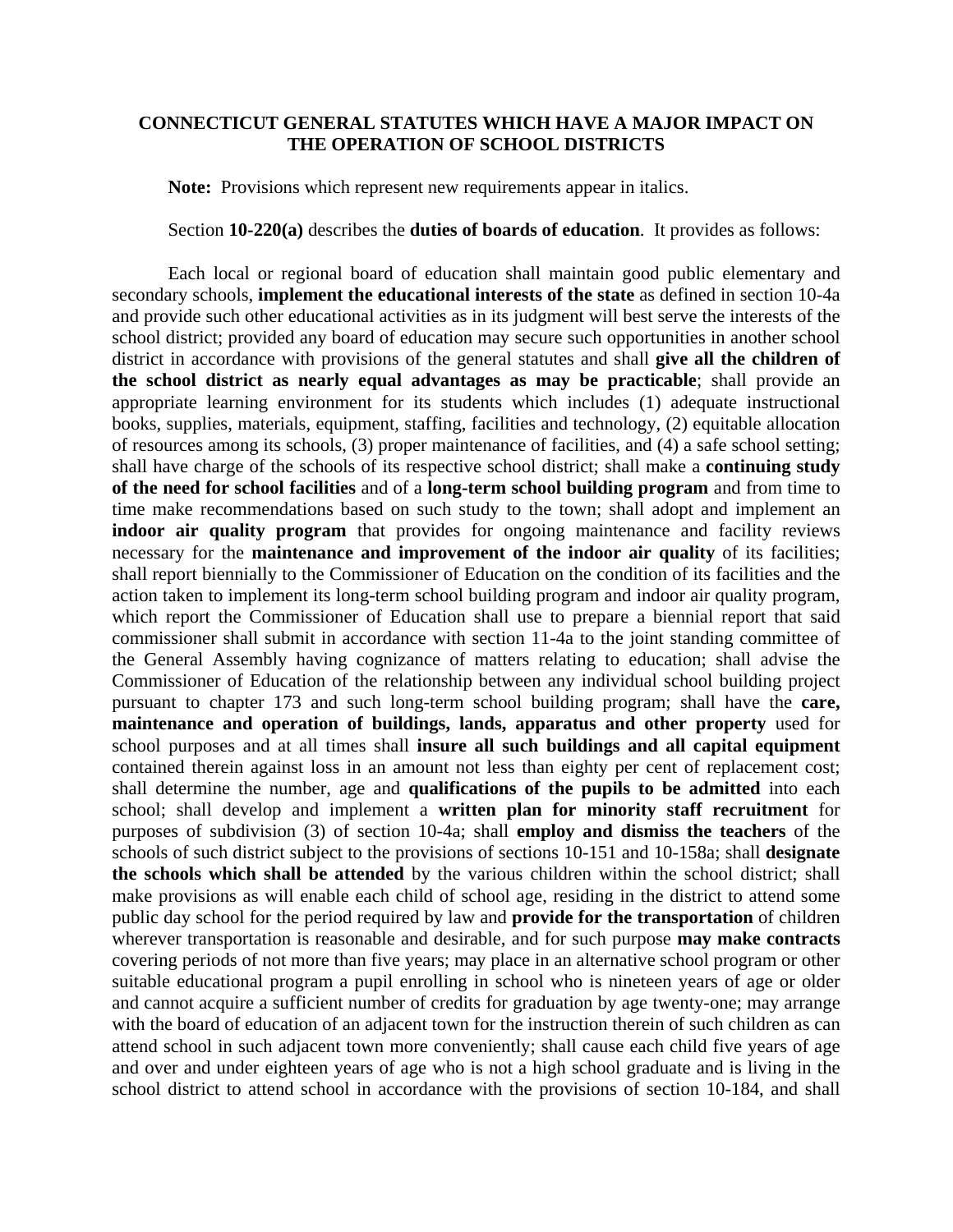perform all acts required of it by the town or necessary to carry into effect the powers and duties imposed by law. (**Please note** that pursuant to Section 10-184, a parent or person having control of a child five or six years of age has the option of not sending the child to school until age seven by personally appearing at the school district office and signing an option form. The school district must provide information about the educational opportunities available in the school system. **Students must stay in school until age 18** unless a parent or other person having control over them consents to their leaving school at 16 or 17.)

Each school district must prescribe **rules for the management, studies, classification and discipline of the public schools**, including the selection and use of nondiscriminatory texts, supplementary books, library books, supplies, materials and equipment as it deems necessary to meet the needs of instruction in its schools; adopt and **implement policies and procedures** concerning (1) homework, attendance, promotion and retention, (2) drug and alcohol use, sale and possession on school property, (3) youth suicide prevention and attempts, (4) truancy, (5) the encouragement parent-teacher communication, and (6) weighted grading for honors and advanced placement courses, (7) the existence of bullying in its schools, *including new provisions as specified in P.A. 06-115* and (8) ensuring that time is available each school day for the recitation of the pledge of allegiance. **Promotion and graduation policies** must be revised to ensure that such policies foster student achievement and reduce the incidence of social promotion and local boards must specify the **basic skills necessary for graduation** for classes graduating in 2006 and thereafter. Each local and regional board of education is responsible for providing and displaying **flags** in each classroom. (Sections **10-18a, 10-198a, 10-221, 10-222d, 10-223a, 10-228, 10-230** and **10-223a**)

Sections **10-16b, 10-18, 10-19, 10-220(b)** and **10-221a** obligate school districts to (1) offer **prescribed courses of study** in accordance with duly adopted educational goals and student objectives **as part of a planned, ongoing and systematic program of instruction**, and (2) **require minimum credit requirements for high school graduation**. Section 10-221h requires boards to develop and implement a three-year **plan to improve the reading skills** of students in grades kindergarten through three*.* **Prescribed courses of study** pursuant to Sec. 10-16b **include** the arts; career education; consumer education; health and safety, including, but not limited to, human growth and development, nutrition, first aid, disease prevention, community and consumer health, physical, mental and emotional health, including youth suicide prevention, substance abuse prevention, safety, which may include the dangers of gang membership, and accident prevention; language arts, including reading, writing, grammar, speaking and spelling; mathematics; physical education; science; social studies, including, but not limited to, citizenship, economics, geography, government and history; and in addition, on at least the secondary level, one or more foreign languages and vocational education. Instruction must also be given in United States history, government and citizenship (Sec. 10-18); in the knowledge, skills and attitudes required to understand and avoid the effects of alcohol, of nicotine or tobacco, and drugs (Sec. 10-19); and on acquired immune deficiency syndrome (Sec. 10-19). The **minimum high school graduation requirement** is twenty credits, not fewer than four of which must be in English, not fewer than three in mathematics, not fewer than three in social studies, not fewer than two in science, not fewer than one in the arts or vocational education and not fewer than one in physical education. Beginning with high school classes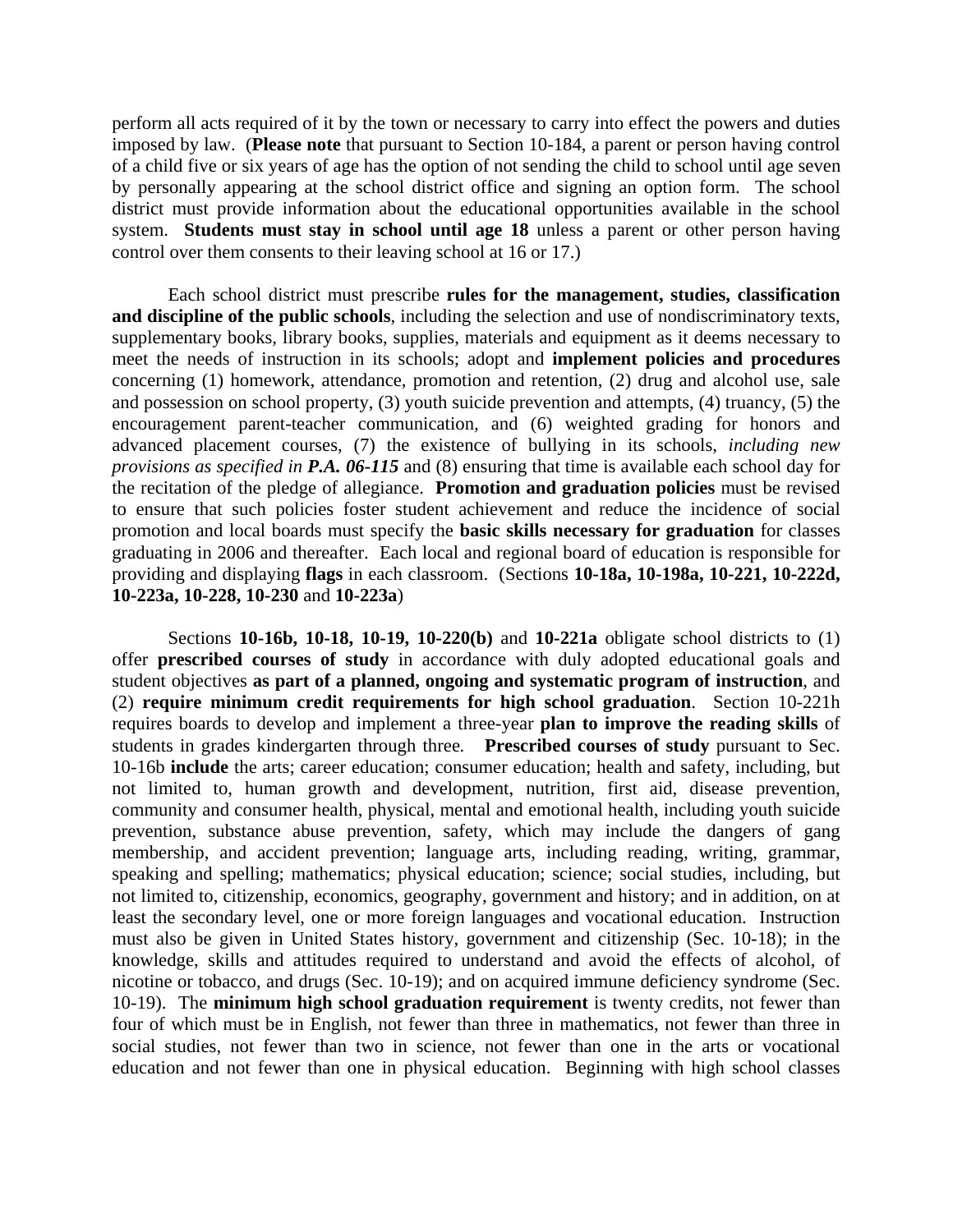graduating in 2004, students must have at least **a one-half credit course in civics and American government,** which is to be part of the credits required in social studies.

 Section **10-14n** requires students in fourth, sixth, eighth and tenth grades to take a **statewide mastery test**. This section has been amended to conform to the requirements of the **No Child Left Behind Act of 2001**, and beginning in the 2005-2006 school year, statewide mastery tests must be given annually, in March or April, to all students enrolled in grades three to eight, inclusive and in grade ten to measure skills in reading, writing and mathematics. Beginning in the 2007-2008, the statewide mastery test must include science. (Please see the various circular letters and other information which has been sent to you concerning the No Child Left Behind Act, including requirements concerning adequate yearly progress and consequences for failure to meet this goal; highly qualified teaching staff; persistently dangerous schools and other provisions of this federal law.)

Pursuant to Sections **10-145 to 10-145b**, inclusive, **10-151 to 10-151c**, inclusive, **10-153 to 10-153g**, inclusive, **10-155f, 10-156 to 10-157a**, inclusive, **10-220a, 10-221d, 10-235**, **10- 236a** and **10-76dd**, **districts must employ, evaluate and indemnify appropriately certified and qualified personnel**; **develop and implement teacher evaluation and professional**  development programs; provide in-service training on (1) the nature and relationship of drugs and alcohol to personality development and procedures to discourage their abuse, (2) health and mental health risk education, (3) the growth and development of exceptional children, and (4) school violence prevention and conflict resolution, (5) cardiopulmonary resuscitation and other emergency life saving procedures, (6) computer and other information technology as applied to student learning and classroom instruction, communications and data management, (7) the teaching of the language arts, reading and reading readiness for teachers in grades kindergarten to three*,* inclusive, and (8) second language acquisition in districts required to provide a program of bilingual education; and file a signed copy of its teacher and administrator collective bargaining agreements with the Commissioner of Education**. Athletic coaches** must be evaluated annually and be provided with certain rights if terminated. (Section **10-222e**) No board member shall be employed by the board of education of which he or she is a member under Section **10-232**.

Sections **10-221** and **10-233a through 10-233g**, inclusive, require school districts to (1) adopt policies governing student conduct which provide for the fair and consistent application of **disciplinary policies and procedures**, (2) afford annual notice of such policies to all pupils and their parents and guardians, and (3) comply with due process requirements in imposing discipline.

Section **10-4a** defines the **educational interests of the state** which shall include, but not be limited to the concern of the state that

- (1) each child shall have for the period prescribed in the general statutes equal opportunity to receive a suitable program of educational experiences;
- (2) each school district shall finance at a reasonable level at least equal to the minimum expenditure requirement pursuant to the provisions of section 10-262j an educational program designed to achieve this end;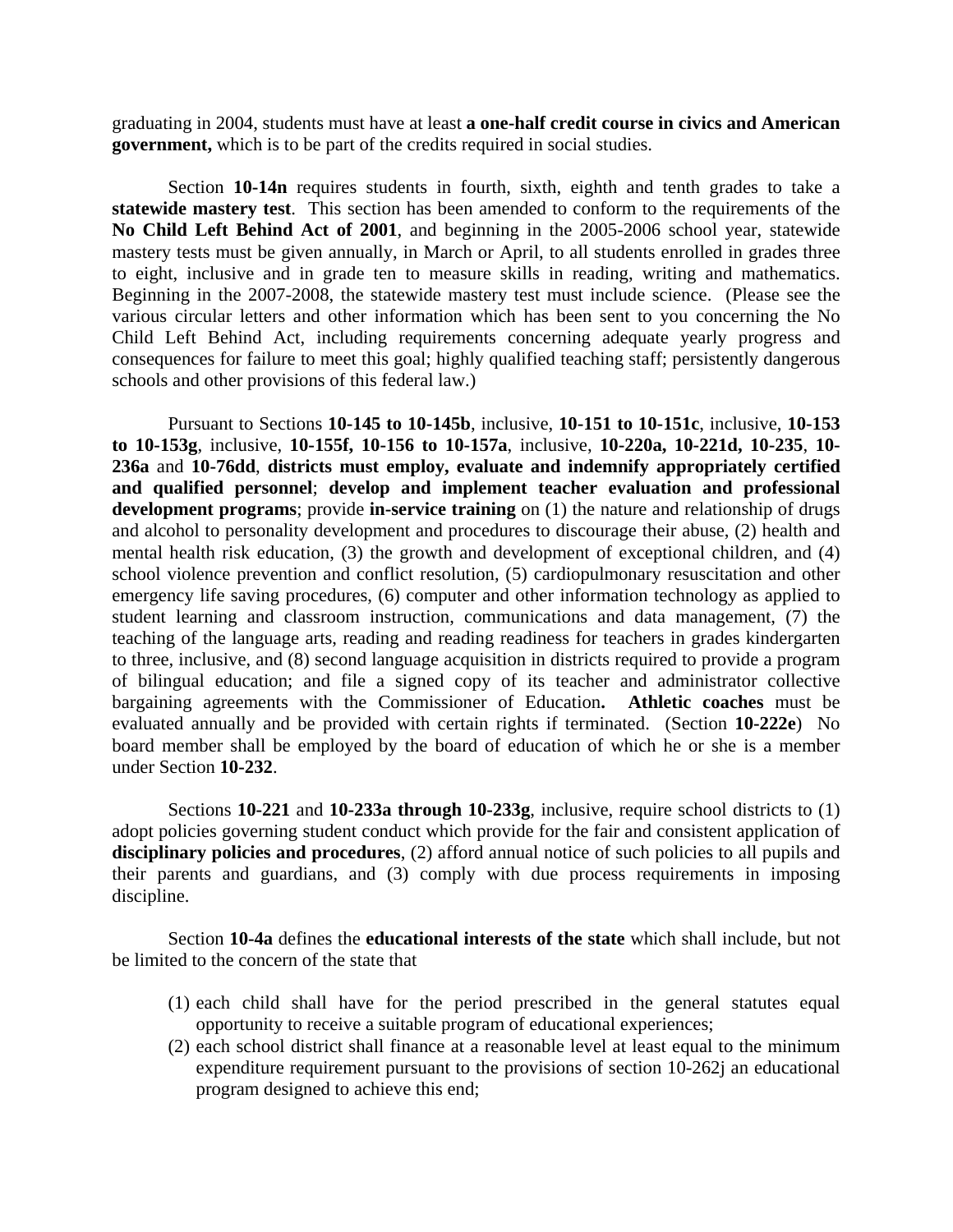- (3) in order to reduce racial, ethnic and economic isolation, each school district shall provide educational opportunities for its students to interact with students and teachers from other racial, ethnic, and economic backgrounds and may provide such opportunities with students from other communities; and
- (4) the mandates in the general statutes pertaining to education within the jurisdiction of the State Board of Education be implemented.

Section **10-226h** requires school districts to report, by July 1, 2000 and biennially thereafter, on **the programs and activities undertaken to reduce racial, ethnic and economic isolation**, including information on the programs undertaken and **evidence over time of progress made**. Section **10-220** requires each local and regional board of education to develop and implement a **written plan for minority staff recruitment.**

School districts are required to provide at least **one hundred and eighty days** of actual school work for grades kindergarten to twelve and no less than **nine hundred hours** of actual school work for full day kindergarten and grades one to twelve and **four hundred and fifty hours** of actual school work for half-day kindergarten pursuant to Sections **10-15 and 10-16.** 

Sections **10-15c, 10-186** and **10-253** require school districts to **provide full and free access**, by transportation or otherwise, to its programs to all eligible students **without discrimination** on account of race, color, sex, religion, national origin or sexual orientation*,*  including to those residing with relatives and non-relatives and to those residing in temporary shelters. Children are eligible to attend school if they attain the age of five on or before January 1 of a school year until they attain the age of twenty-one or graduate.

Section **10-220d** requires local and regional boards of education to provide **full access** to regional vocational-technical schools, regional vocational agriculture centers, interdistrict magnet schools, charter schools and interdistrict student attendance programs for the **recruitment**, other than for the purpose of interscholastic athletic competition**, of students** attending the schools under the board's jurisdiction.

School districts must provide **special education and related services** to all eligible children requiring special education pursuant to Sections **10-76a through 10-76q**. School districts have certain responsibilities for resident students requiring special education and related services who attend charter and magnet schools pursuant to Section **10-66ee** and Section **10- 264l(h).** 

Sections **10-17, 10-17a** and **10-17d through 10-17g** require school districts to assess the needs of students who are speakers of languages other than English and to provide **bilingual education, English as a second language and other support services** where required and when requested by parents.

**Adult education services** must be provided for adult residents by a local or regional board of education or through cooperative arrangements or at a cooperating eligible entity or at a regional educational service center as required by Sections **10-67 through 10-73c.**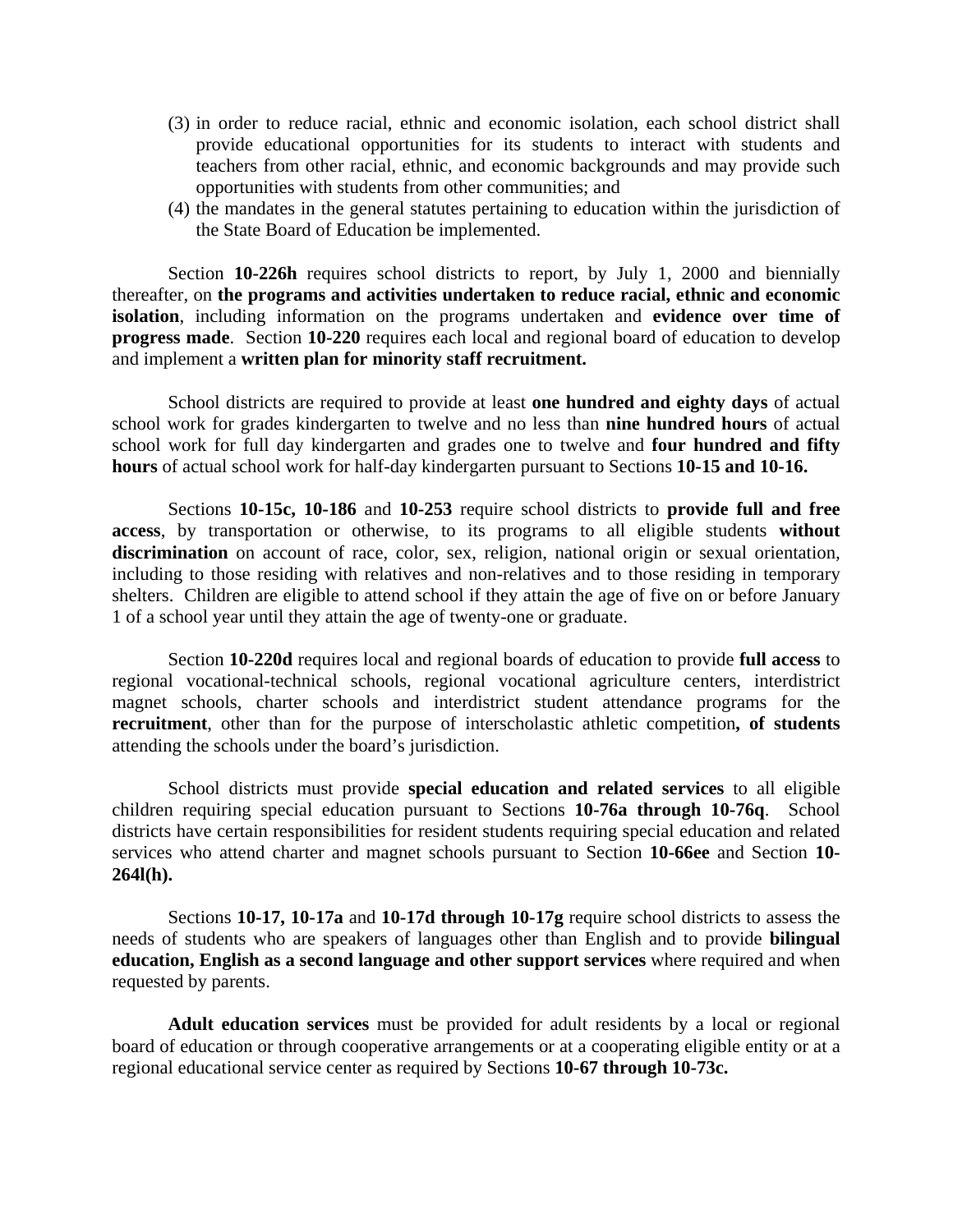School districts must furnish **transportation** to eligible public and private school students, including students attending charter schools and magnet schools, and develop and implement a policy for reporting of all complaints relative to school transportation safety pursuant to Sections **10-66ee, 10-97, 10-186, 10-220, 10-221c, 10-264l, 10-277, 10-280a** and **10- 281.** 

When a student enrolls in a new school district, the district must notify the student's former district, which must **transfer the student's records** no later than ten days after such notification. (Section **10-220h***)* 

Section **10-16a** requires each local and regional board of education to provide an opportunity for **silent meditation** for teachers and students at the start of each school day.

Sections **10-15b** and **46b-56** require school districts to allow parents (custodial and noncustodial) **access to** the **records** of their minor children except for records containing information that is considered confidential under Section 10-154a and certain health information which is confidential pursuant to other provisions of the General Statutes. Under **Section 10- 221b**, districts must establish a written, uniform policy concerning **on-campus recruiting** and access to directory information for all recruiters, including commercial, military and non-military and those representing institutions of higher education.

School districts must operate **school health programs** to ensure the well-being of their students in accordance with Sections **10-203 through 10-204a**, **10-205 through 10**-**210, 10-212, 10-212a**, and **10-214 through 10-215** and allow students to be exempted from **family life education** programs under Section **10-16e**. A copy of the record of each **pesticide application** at a school must be maintained at the school for five years. **Pesticides may not be applied** during regular school hours or planned activities, and, at the beginning of each school year, boards must **notify parents about pesticide application** policies and pesticide applications the previous year. Boards must also establish a registry of those who want prior notice of pesticide application and provide such notice. (Sections **10-231b through 10-231d)** Except in certain circumstances, **lawn care pesticides** may not be applied on the grounds of any public or private preschool or elementary school. (**P.A. 05-252**)Section **10-220(a)** requires each board of education to adopt and implement an **indoor air quality program** which provides for ongoing maintenance and facility review. Prior to January 1, 2008, and every five years thereafter, boards must provide for a **uniform inspection and evaluation of the indoor air quality** of every school building constructed, extended, renovated or replaced on or after January 1, 2003. (Section **10-220(d)**) P.A. 05-104 requires the State Department of Education to develop and make available guidelines for the management of **students with life-threatening food allergies** and requires local boards to implement plans based on such guidelines not later than July 1, 2006.

Each local and regional board shall require each school to (1) offer full day students a **daily lunch period** of not less than twenty minutes and (2) include in the regular school day for each student enrolled in grades kindergarten to five, inclusive, **a period of physical exercise**. (Section **10-221o**) *With limited exceptions, P.A. 06-63 prohibits the sale in schools of any*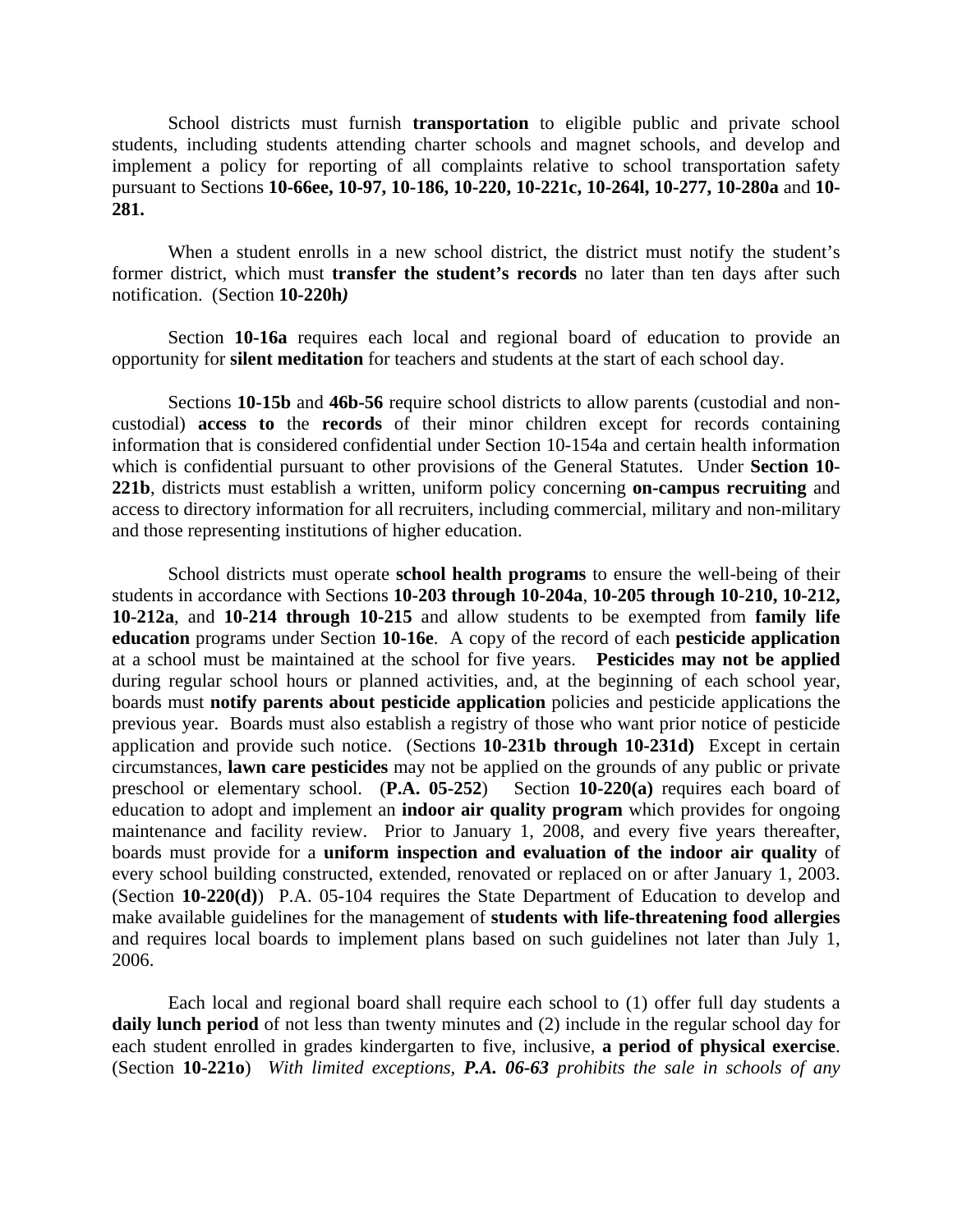*beverages that do not meet the requirements identified in the act.* Section **10-266w** obligates school districts to provide **breakfast programs** when required.

School districts must maintain **sanitary and safe schools** in accordance with all applicable fire, safety and health codes, ordinances, regulations and laws so that no serious threat of danger exists to any lawful occupant. **Smoking in school buildings** is prohibited while school is in session or student activities are being conducted. (Sections **10-203, 10-220, 10-221, 10-231 and 19a-342**)

Section **10-221g** requires each local and regional board of education to conduct an **instructional time and facility usage assessment** in order to maximize student learning and community use of facilities. Section **10-220** requires each board to report annually to the Commissioner on the **condition of its facilities** and action taken to implement its long term school building program.

Teachers, principals, guidance counselors, paraprofessionals and coaches of intramural and interscholastic athletics must report **suspected or known abuse, or danger of abuse, of children** to the Commissioner of Children and Families or his representative or law enforcement officials as soon as practical but not less than twelve hours of forming a reasonable belief of abuse, neglect or imminent risk of serious harm. Boards must report suspected or known abuse by a school employee to the Commissioner of Education and adopt a written policy regarding the reporting by school employees of suspected child abuse. (Sections **17a-101 through 17a-101i and 17a-103**)

Section **10-217a** requires school districts to provide **health services to students in eligible private schools** when designated this responsibility by the town or city.

School districts must properly plan for and maintain all **funds and accounts** within their jurisdiction pursuant to Sections **10-222** and **10-237** and **make returns of receipts**, **expenditures and statistics** as prescribed by the Commissioner under Section **10-237**. Section **10-220(c)** requires local and regional boards of education to submit **strategic school profile reports** by November 1 of each year.

Boards of Education must **elect officers** and **hold meetings** pursuant to Section **10-218**, and **hold public hearings** on citizen petition under Section **10-238**.

Sections **10-249** and **10-250** require boards of education to determine by age the **number of children** of compulsory school age residing in the district and report this information to the Commissioner.

**Special note re Priority School Districts** – Priority school districts receive special grants for such programs as extra school hours, preschool, library book purchase, infrastructure repair, early reading success and summer school. These districts may have to comply with additional requirements due to their status or as conditions for receipt of specific grants available to them.